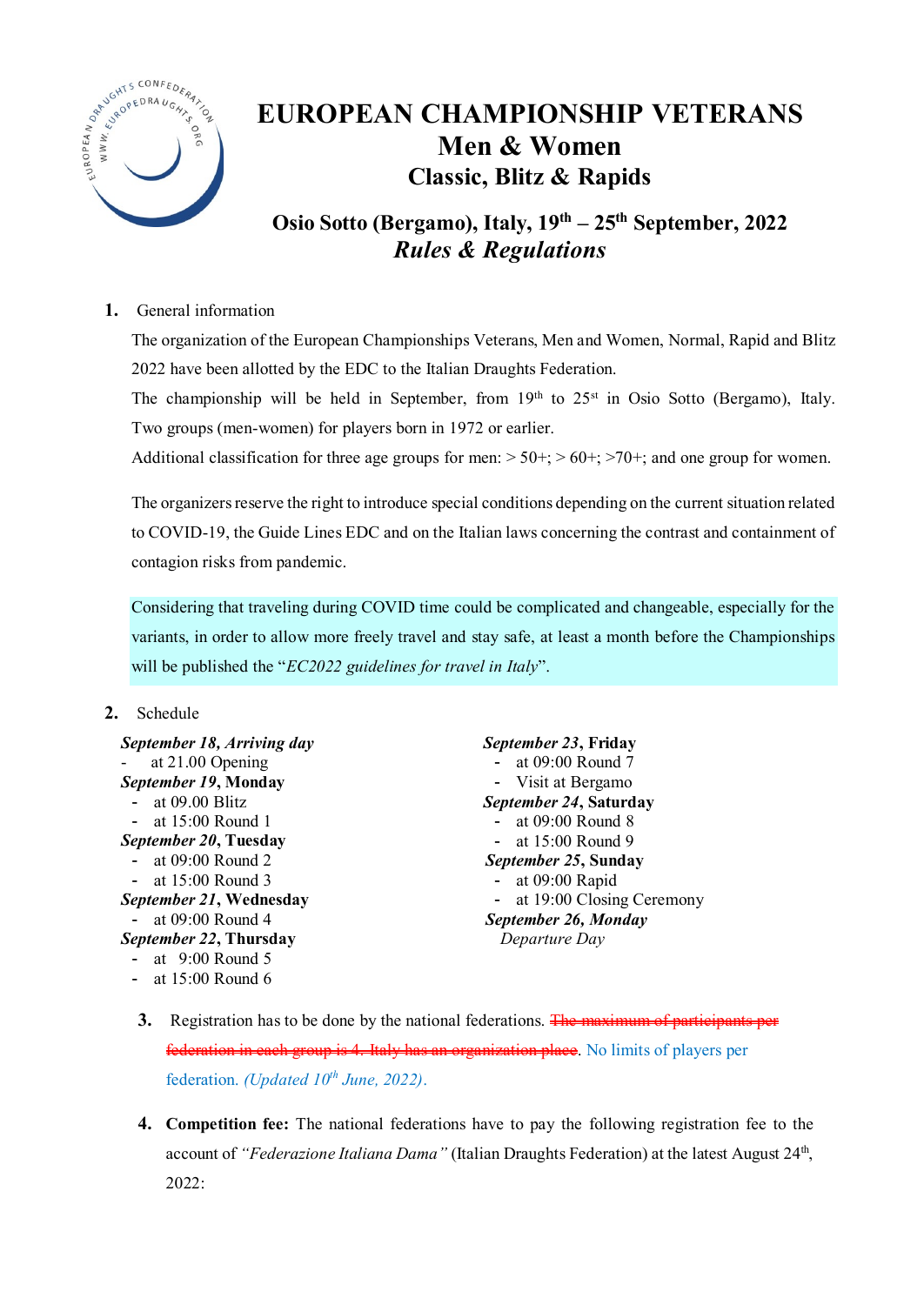*4.1.*  $\epsilon$  50 – for the European Championship Veterans 2022 **Signal** *4.2.*  $\epsilon$  10 – for the European Championship Veterans Blitz 2022 **Simple** *4.3.*  $\epsilon$  10 – for the European Championship Veterans Rapid 2022 *SEP* Please follow the instructions for making a bank transfer.

Beneficiary: *Federazione Italiana Dama* Address: Largo Lauro de Bosis n. 15 - 00135 Roma Bank: Poste Italiane S.p.A IBAN account nr: IT16U0760104800000038300968 BIC (Swift code): BPPIITRRXXX

Fee can be paid in cash before opening ceremony, but in this case the fee is higher: for main tournament 60  $\epsilon$  and 15  $\epsilon$  for blitz and rapid respectively

Players for whom the registration fee is not paid before the opening ceremony, are not allowed to participate in the tournament.

Similarly, a player registration for whom the registration fee for Blitz and Rapid Championships is not paid before September 24<sup>th</sup> is not allowed to participate in the tournament.

If you are planning to pay the fee in cash, you have to inform about it on your registration form.

## **5. Prizes**

Minimum  $\epsilon$  1.000 (total prizes for all Veteran Championships: Classic, Blitz and Rapid) or 50% of inscription fees (if it's more). Details about exact dividing of it will be announced to the public before the 2nd round. The players of general group (men and women) finishing in the first three places will receive official medals and diplomas of European Championship. The players of each age group finishing in the first three places will receive special prizes and diplomas.

- **6.** Application from the federations should be sent to [European.Championship@fid.it](mailto:European.Championship@fid.it) at latest August 24<sup>th</sup>, 2022.
- **7.** A Jury d'Appel (appeal board) will be nominated by EDC President and announced to all before 1<sup>st</sup> round.
- **8.** Time control
	- **Classic:** 1h 20' + 1' per move; **Rapid:** 15'+10"; **Blitz:** 5'+3''

#### **9.** Technical Details

The tournament will be supervised by main referee determined by EDC.

**10.** Competition system

The Championships normal, rapid and blitz games will be played in Swiss System, with 9 or less rounds depending on the number of participants.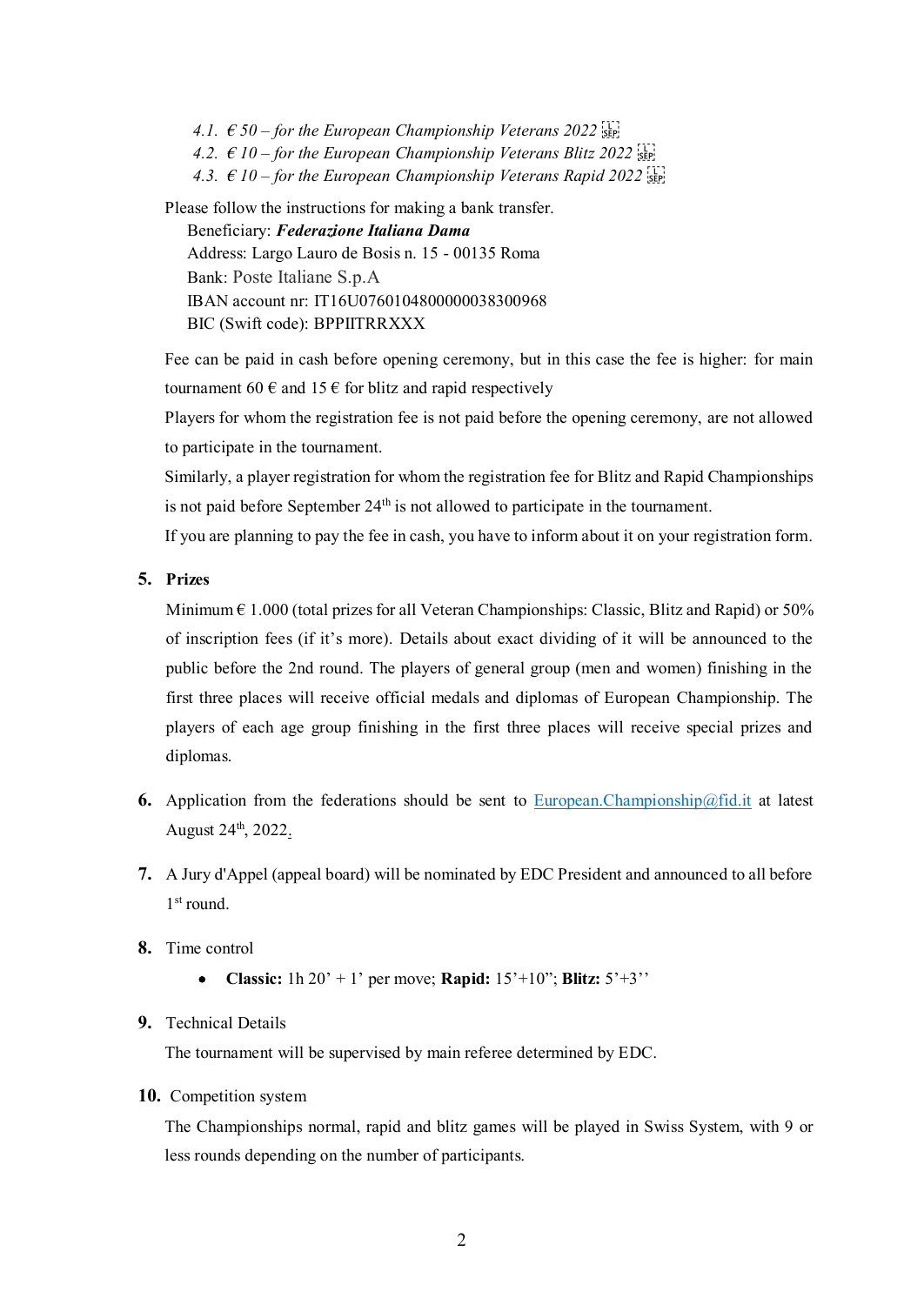Places will be appointed by the amount of points obtained by participants. To determine the ranking place when number of points is equal for several participants will apply the following criteria: Truncated Solkoff Coefficient FMJD: the largest total score of opponents played, not counting the weakest, if needed the second weakest etc.

**11.** All costs for travel and visa expenses as well as travelling, food and lodging and visa expenses for players and accompanying persons have to be paid by their national federations or by themselves.

# **12. Winner 2021, Winner Women 2021, Winner 60+ 2021 and Winner 70+ 2021 get the hotel (whole period) and meals for FREE (double rooms).**

*13.* Hotel: *Hotel Ristorante Continental,* 4 stars

*Address:* in via Milano 1, Osio Sotto

(12 km to the center of Bergano and 15 km to the Airport of Bergamo-Orio al Serio), *<https://www.hotelristorantecontinental.com/>*

Prices per Person per day:

B&B treatment  $\epsilon$  55.00 in single room / per night (total for 8 nights  $\epsilon$  440,00) B&B treatment  $\epsilon$  40.00 in double room / per night (total for 8 nights  $\epsilon$  320,00) B&B treatment  $\epsilon$  35.00 in triple room / per night (total for 8 nights  $\epsilon$  280,00)

Lunch: 12,00 €; Dinner: 12,00 €

Players are supposed to stay in the hotel. Supplement for arrival a day earlier or departure a day later is possible.

Reservations of the hotel, questions and documents needed for visa ONLY IN ENGLISH must be asked to: [European.championships@fid.it](mailto:European.championships@fid.it) Telephone: +39. 0632723202

Payments of the hotel to FID via bank. Bank Account headed to: *Federazione Italiana Dama* IBAN: IT16 U076 0104 8000 0003 8300 968 BIC (Swift code): BPPIITRRXXX

#### **14.** Official site of the competition: *http://www.federdama.org*

#### **15.** Connections:

#### **By Train**

Connections every hour from Milan Central Station to Verdello-Dalmine Station. Journey time: about 40 minutes. From Verdello-Dalmine railway station, it is possible to reach the hotel by taxi or by bus  $(2,9 \text{ km} / 5 \text{ min})$ .

#### **By Bus**

From the Continental hotel it is possible to reach Bergamo by bus, from the shelter n. 2, line V - Bergamo-Dalmine-Trezzo sull'Adda, bus-stop "Osio Sotto", 300 meters from the hotel, in front of the GS supermarket. Frequency every 30 minutes.